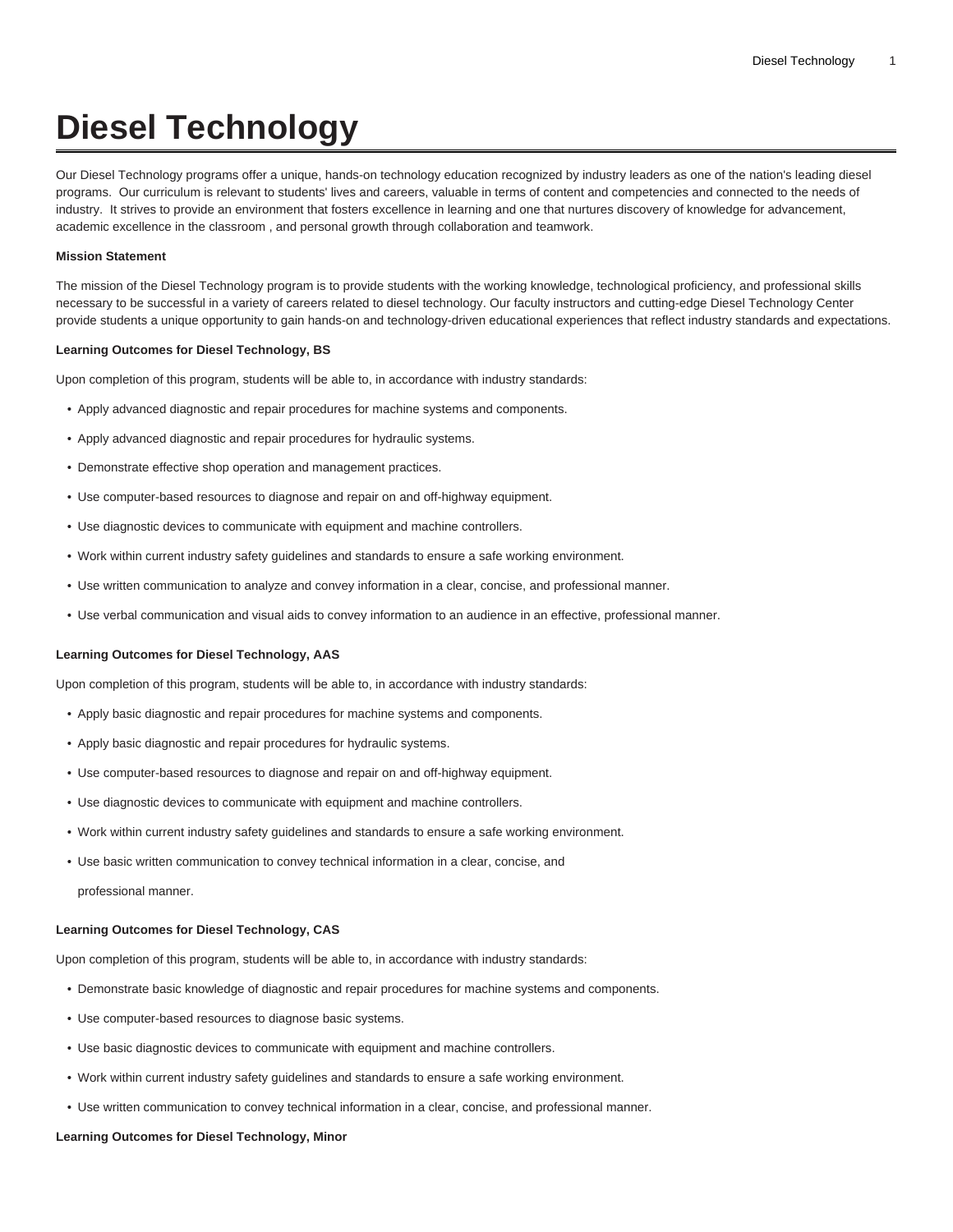Upon completion of this program, students will be able to, in accordance with industry standards:

- Apply basic diagnostic and repair procedures for machine systems and components.
- Apply basic diagnostic and repair procedures for hydraulic systems.
- Work within current industry safety guidelines and standards to ensure a safe working environment.
- Use written communication to convey technical information in a clear, concise, and

professional manner.

## **Bachelor of Science Diesel Technology**

Learning Outcomes: The successful completion of assigned e-training on [NAPAAutoTech.com](http://NAPAAutoTech.com) (<http://NAPAAutoTech.com>) and DATO HVAC. Successful completion and submission of electronic work-orders. Successful completion of Co-op objectives and electronic submission of required paperwork.

## **Required Courses**

| Code                                      | <b>Title</b>                                                                                                     | <b>Credits</b>            |
|-------------------------------------------|------------------------------------------------------------------------------------------------------------------|---------------------------|
|                                           | General Education Core (https://catalognow.msun.edu/general-education-core/general-education-core/) <sup>1</sup> | 33                        |
| <b>Required Courses</b>                   |                                                                                                                  |                           |
| <b>ATDI 134</b>                           | Electrical/Electronic Sys I                                                                                      | 6                         |
| <b>ATDI 257</b>                           | Automatics                                                                                                       | $\overline{4}$            |
| ATDI 264                                  | Electrical/Electronic Sys II                                                                                     | 6                         |
| <b>ATDI 265</b>                           | Heating and Air Conditioning                                                                                     | 4                         |
| <b>ATDI 384</b>                           | AT/DI Elctrcl/Elctrn Sys III                                                                                     | $\overline{4}$            |
| <b>ATDI 400</b>                           | Shop Procedures                                                                                                  | 3                         |
| <b>DST 104</b>                            | Intro to Diesel Engines                                                                                          | $\ensuremath{\mathsf{3}}$ |
| <b>DST 114</b>                            | Intro to Diesel Engines Lab                                                                                      | 3                         |
| <b>DST 115</b>                            | Intro to Diesel Fuel Systems                                                                                     | 5                         |
| <b>DST 204</b>                            | Intro to Hydraulics Pneumatics                                                                                   | $\overline{2}$            |
| <b>DST 214</b>                            | Intro to Hydr Pneumatics Lab                                                                                     | $\sqrt{2}$                |
| <b>DST 216</b>                            | Heavy Duty Power Trains                                                                                          | $\overline{4}$            |
| <b>DST 219</b>                            | <b>Heavy Duty Chassis</b>                                                                                        | $\overline{4}$            |
| <b>DST 264</b>                            | Diesel Engine Diagnosis Repair                                                                                   | 3                         |
| <b>DST 274</b>                            | Diag Diesel Engine Repair Lab                                                                                    | 3                         |
| <b>DST 273</b>                            | <b>Diesel Shop Practices</b>                                                                                     | $\overline{4}$            |
| <b>DST 314</b>                            | <b>Hydraulics and Pneumatics II</b>                                                                              | $\overline{4}$            |
| <b>DST 420</b>                            | Diesel Shop Management                                                                                           | $\overline{2}$            |
| <b>DST 434</b>                            | <b>Current Model Year Technology</b>                                                                             | 3                         |
| <b>DST 440</b>                            | <b>Advanced Fuel Systems</b>                                                                                     | $\overline{4}$            |
| <b>DST 450</b>                            | Diag Pwr Shifts and HD Atmtics                                                                                   | 4                         |
| <b>DST 498</b>                            | <b>Cooperative Education</b>                                                                                     | 3                         |
| <b>MCH 200</b>                            | Machining                                                                                                        | $\ensuremath{\mathsf{3}}$ |
| <b>WLDG 110</b>                           | <b>Welding Theory I</b>                                                                                          | $\mathbf 2$               |
| <b>WLDG 111</b>                           | <b>Welding Theory I Practical</b>                                                                                | $\mathbf 2$               |
| <b>WLDG 260</b>                           | Repair & Maintenance Welding                                                                                     | 3                         |
| Total minimum credits required for degree |                                                                                                                  | 120                       |

1 **Please Note: In addition to WRIT 350 and TSCI 304, four (4) credits of the General Education Core must be at the upper division level.**

## **Associate of Applied Science Diesel Technology**

| Code                           | Title             | <b>Credits</b> |
|--------------------------------|-------------------|----------------|
| <b>WRIT 101</b>                | College Writing I |                |
| Select one of the following: 2 |                   |                |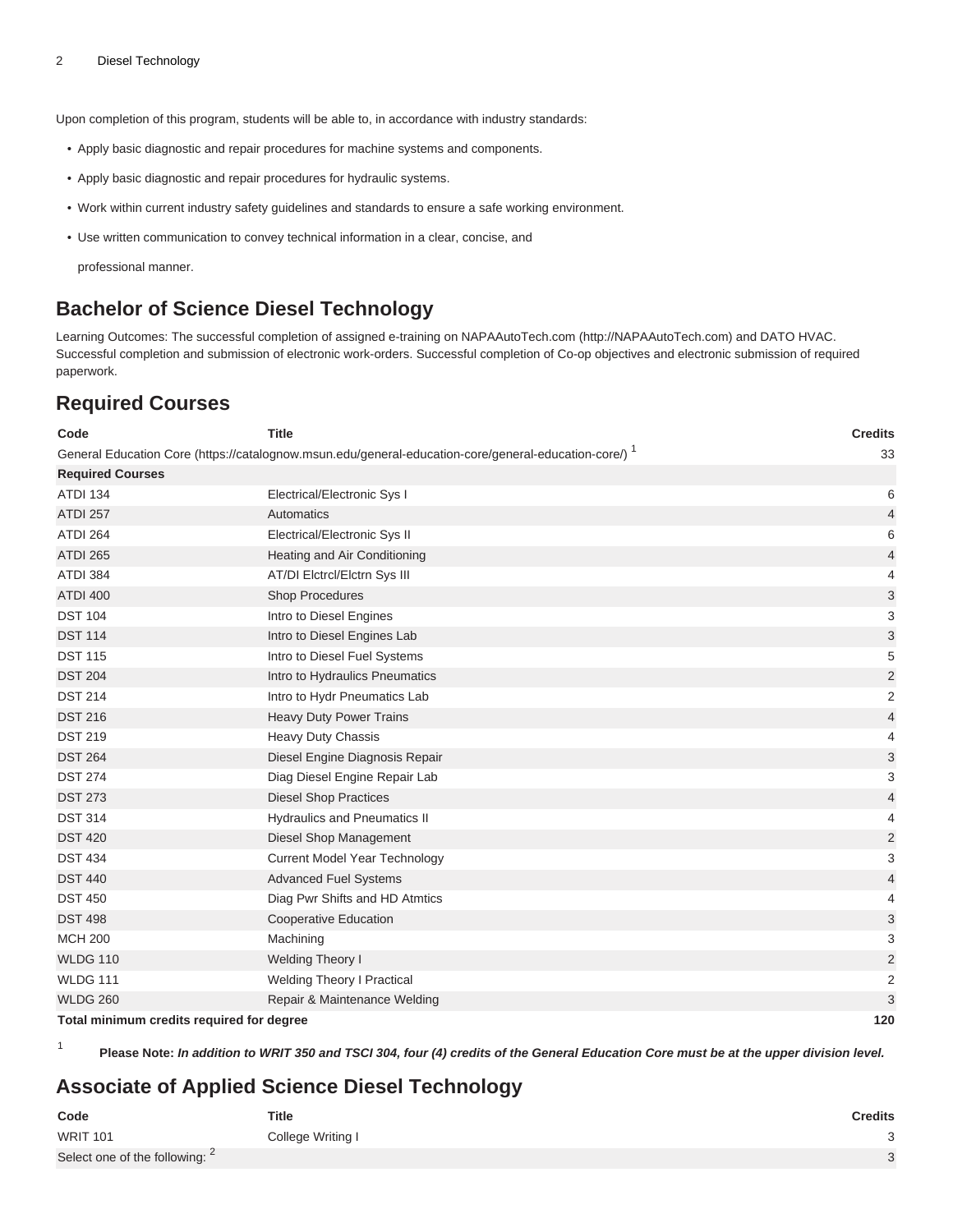| M 121                                     | College Algebra                       |                |
|-------------------------------------------|---------------------------------------|----------------|
| M 105                                     |                                       |                |
| <b>COMX 111</b>                           | Intro to Public Speaking <sup>3</sup> | 3              |
| or COMX 115                               | Intro to Interpersonal Communc        |                |
| <b>Required Courses</b>                   |                                       |                |
| <b>ATDI 134</b>                           | Electrical/Electronic Sys I           | 6              |
| <b>ATDI 257</b>                           | Automatics                            | $\overline{4}$ |
| ATDI 264                                  | Electrical/Electronic Sys II          | 6              |
| <b>ATDI 265</b>                           | Heating and Air Conditioning          | $\overline{4}$ |
| <b>DST 104</b>                            | Intro to Diesel Engines               | 3              |
| <b>DST 114</b>                            | Intro to Diesel Engines Lab           | 3              |
| <b>DST 115</b>                            | Intro to Diesel Fuel Systems          | 5              |
| <b>DST 204</b>                            | Intro to Hydraulics Pneumatics        | $\overline{2}$ |
| <b>DST 214</b>                            | Intro to Hydr Pneumatics Lab          | $\overline{2}$ |
| <b>DST 216</b>                            | Heavy Duty Power Trains               | $\overline{4}$ |
| <b>DST 219</b>                            | Heavy Duty Chassis                    | 4              |
| <b>DST 264</b>                            | Diesel Engine Diagnosis Repair        | 3              |
| <b>DST 274</b>                            | Diag Diesel Engine Repair Lab         | 3              |
| <b>DST 273</b>                            | <b>Diesel Shop Practices</b>          | $\overline{4}$ |
| <b>WLDG 110</b>                           | Welding Theory I                      | $\overline{c}$ |
| <b>WLDG 111</b>                           | <b>Welding Theory I Practical</b>     | $\overline{2}$ |
| Total minimum credits required for degree |                                       | 66             |

1 Meets Communications Requirement

 $2^2$  Meets Computation Requirement

Meets Human Relations Requirement

Certificate of Applied Science Diesel Technology

| <b>First Year</b>              |                                          |                |
|--------------------------------|------------------------------------------|----------------|
| Fall                           |                                          | <b>Credits</b> |
| ATDI 134                       | Electrical/Electronic Sys I              | 6              |
| <b>COMX 115</b>                | Intro to Interpersonal<br>Communc        | 3              |
| <b>DST 104</b>                 | Intro to Diesel Engines                  | 3              |
| <b>DST 114</b>                 | Intro to Diesel Engines<br>Lab           | 3              |
| <b>DST 216</b>                 | Heavy Duty Power Trains                  | 4              |
|                                | <b>Term Credits</b>                      | 19             |
| Spring                         |                                          |                |
| <b>DST 219</b>                 | Heavy Duty Chassis                       | $\overline{4}$ |
| <b>DST 115</b>                 | Intro to Diesel Fuel<br>Systems          | 5              |
| <b>WLDG 110</b>                | Welding Theory I                         | $\overline{c}$ |
| <b>WLDG 111</b>                | Welding Theory I<br>Practical            | 2              |
| <b>WRIT 101</b><br>or WRIT 122 | College Writing I<br>or Business Writing | 3              |
|                                | <b>Term Credits</b>                      | 16             |
|                                | <b>Total Credits</b>                     | 35             |

## **Minor Diesel Technology**

| Code                    | <b>Title</b>                 | <b>Credits</b> |
|-------------------------|------------------------------|----------------|
| <b>Required Courses</b> |                              |                |
| <b>DST 104</b>          | Intro to Diesel Engines      | 3              |
| <b>DST 114</b>          | Intro to Diesel Engines Lab  | 3              |
| <b>DST 115</b>          | Intro to Diesel Fuel Systems | 5              |